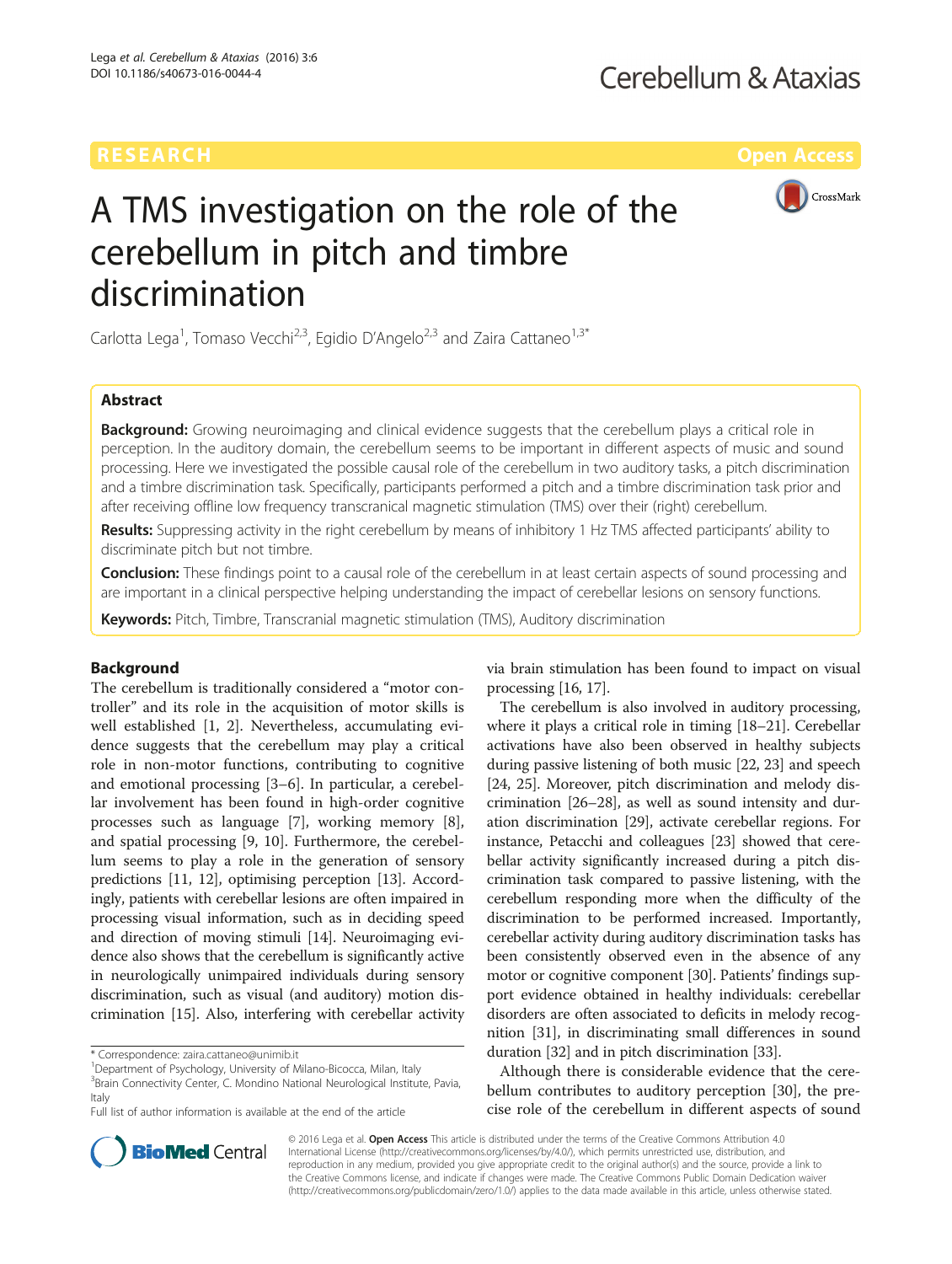processing is not completely clear. In particular, whilst neuroimaging [\[23](#page-5-0), [30](#page-5-0)] and patients' [[33](#page-5-0)] studies converge in indicating a role of the cerebellum in pitch processing, whether the cerebellum also contributes to other sound features such as timbre (i.e., the property of a sound which allows a person to distinguish musical instrument when pitch, loudness and duration remain identical), is less clear. Indeed, whereas some neuroimaging studies reported significant cerebellar responses to sound timbre [[34](#page-5-0), [35](#page-5-0)], in other studies investigating timbre processing cerebellar activations were not considered [[36](#page-5-0)].

The aim of this study was to analyse the role of the cerebellum in pitch and timbre processing using transcranial magnetic stimulation (TMS). While neuroimaging techniques provide correlational evidence regarding the activation in a specific brain region during an ongoing cognitive process, TMS allows establishing the causal role of specific cortical areas in a given task [\[37](#page-5-0), [38](#page-5-0)]. Moreover, participants in TMS experiments act as their own controls overcoming some of the limitations intrinsic in patients' studies, such as potential differences in premorbid ability, and variability depending on high heterogeneity of lesions' sizes and gravity. Specifically, in this study we applied off line low frequency repetitive TMS to induce transient suppression of cerebellar activity [[39, 40](#page-5-0)] before participants' performance in a pitch and timbre discrimination tasks. If the cerebellum is causally involved in pitch and timbre processing, participants should perform worse following real than sham (faked) stimulation.

## Methods

#### Participants

Fourteen participants (9 F; mean age =  $21.93$  ys; SD =  $1.86$ ) took part in the experiment. All participants were righthanded [\[41\]](#page-6-0) and had less than 3 years of formal musical training, as revealed by a self-reported history of musical experience. Prior to the experiment, each participant filled in a questionnaire (translated from Rossi et al. [\[42\]](#page-6-0)) to evaluate compatibility with TMS. None of the volunteers reported neurological problems, familiarity for seizures nor was taking any medication that could interfere with neuronal excitability. Written informed consent was obtained from all participants before the experiment. The protocol was approved by the local ethical committee. Participants' treatment was conducted in accordance with the Declaration of Helsinki.

#### Stimuli

Stimuli used in the pitch discrimination task consisted of 21 pure tones (i.e., tones with a sinusoidal waveform, where the wave consists of a single frequency) of 200 ms generated through the software Audacity (<http://audacity.sourceforge.net/>). All tones had a frequency comprised between 1000 and 1200 Hz, and were presented at a level of 75 dB SPL. Stimuli used in the Timbre discrimination task consisted of 21 complex tones of 200 msec duration. Sound files in the timbre task were created from digitized samples of real musical instruments, with all instruments belonging to the wind or string family. Sound files used in the timbre task were taken from the University of Iowa Musical Instrument Samples (Lawrence Fritts, [http://theremin.music.uiowa.edu/MIS.html\)](http://theremin.music.uiowa.edu/MIS.html).

## Procedure

Figure [1](#page-2-0) shows the experimental paradigm (Fig. [1a\)](#page-2-0) and the timeline of an experimental trial (Fig. [1b\)](#page-2-0). Participants seated comfortably in a dimly lit room and stimuli were binaurally delivered through professional headphone (Sennheiser HD 280 Pro headphone). Each subject took part in two different sessions (Real and Sham) that were separated by an average of 6 days (range 5–7). In each session, participants performed both the pitch discrimination task and the timbre discrimination task twice: once before, and once after receiving 15 min of off-line 1Hz rTMS over the right cerebellum. During TMS, no task was performed and participants were instructed to minimise movements and be silent. The post-stimulation task started immediately after the end of the stimulation. Both the pitch and timbre discrimination tasks required participants to indicate by left/right key pressing using their dominant hand whether two consecutively presented sounds (separated by 1 sec of silence interval) were identical or different. Participants were instructed to respond as fast and as accurately as possible. Intertrial interval was 2 sec. In each task, 42 sounds were presented: in half of the trials the two sounds to be compared were identical, in the other half they were different. In the different trials of the pitch task, the second pure tone presented could be 20, 30 or 40 Hz higher (ascending trials) or lower (descending trials) compared to the first one. The number of descending and ascending trials was counterbalanced. In the timbre task, the two sounds to be compared in each trial were identical in terms of frequency and intensity, but they had different timbre. In particular, two different string sounds may be presented, or two different wind sounds (wind and string sounds were never presented in the same trial to avoid ceiling effects in recognition). Task order (pitch and timbre discrimination), TMS condition order (Real vs. Sham), and the response key assignment for same/different response were counterbalanced across participants. The software E-prime 2.0 (Psychology Software Tools, Pittsburgh, PA) was used for stimuli presentation, data collection and TMS triggering. Pre and post-stimulation task sessions lasted approximately 10 min (5 min for each task).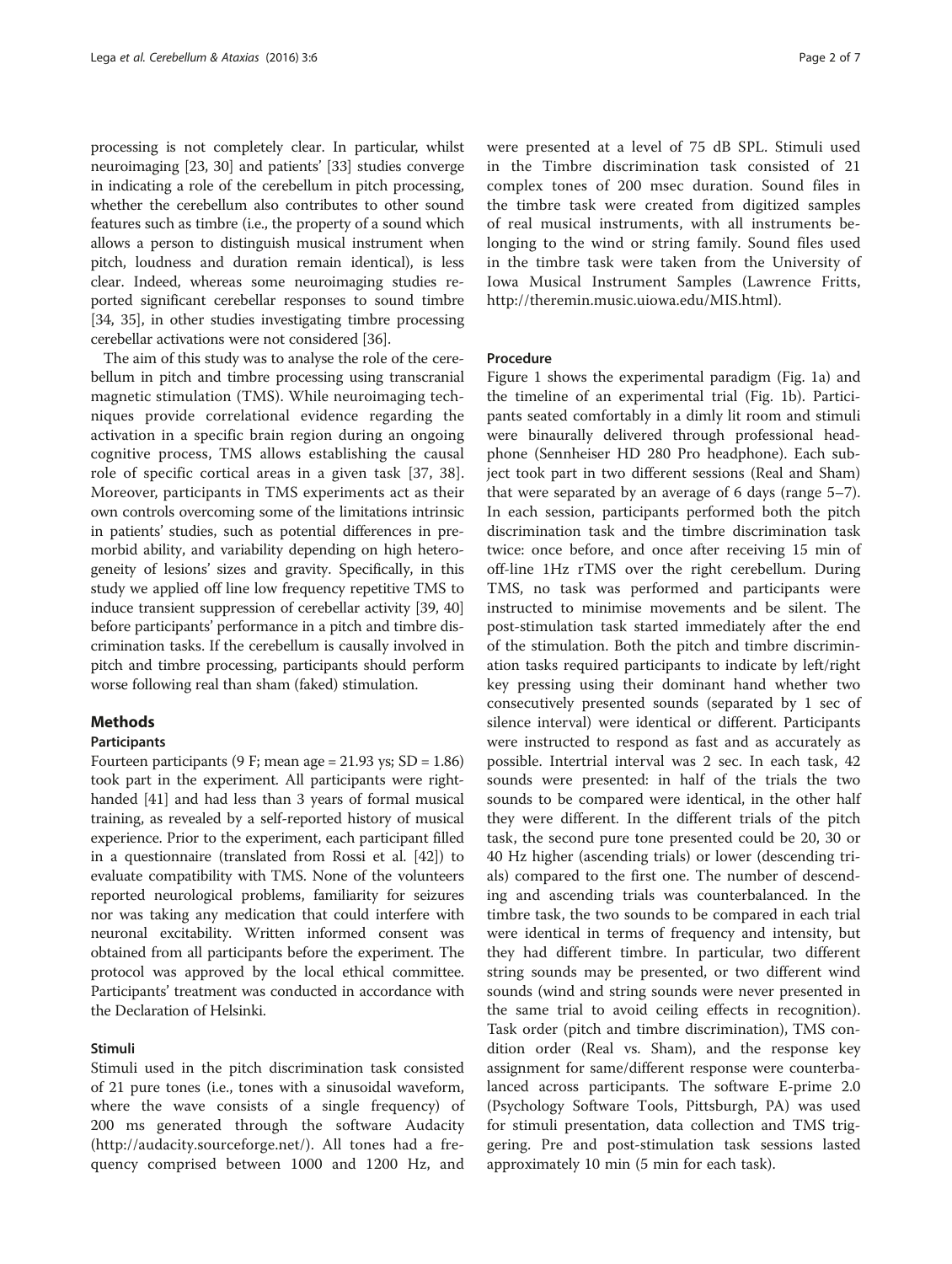<span id="page-2-0"></span>

#### Transcranial magnetic stimulation

TMS was administered over the right cerebellum by means of a Magstim Rapid<sup>2</sup> machine (Magstim Co Ltd, Whitland, UK) with a 70 mm butterfly coil. An aircooled coil was used, in order to avoid coil overheating. A fixed intensity of 45 % of the maximum stimulator output was used, in line with prior studies [\[43\]](#page-6-0). The right cerebellar hemisphere was targeted in light of previous evidence pointing to a right lateralized cerebellar activation during timbre processing [\[35](#page-5-0)], whereas pitch discrimination seems to induce bilateral cerebellar activations [\[23](#page-5-0)]. The right cerebellum was localised in each participant as the region located 1 cm under and 3 cm lateral to the inion as in prior studies [\[44, 45\]](#page-6-0). Prior studies using neuronavigated TMS have demonstrated that this point lies over the cerebellar hemisphere [\[17](#page-5-0), [46](#page-6-0)]. The coil was placed over the right cerebellum with the handle pointing upward, parallel to the inion-nasion line [[44, 47](#page-6-0)]. Previous studies have shown that rTMS at 1 Hz temporarily reduces the excitability of the stimulated cortex for a time window that outlasts the period of stimulation [[39](#page-5-0), [40](#page-5-0)]. Sham stimulation was conducted with the coil held at a 90° position in order to ensure that the magnetic field did not stimulate the target area. The stimulation paradigm in the sham condition was the same as that of real rTMS stimulation.

#### Statistical analyses

Analyses were performed on mean accuracy scores and on mean reaction times (RT) for correct responses. Prior to analyses, reaction times 3 s.d.'s above or below the participants' mean were removed (this corresponded to 1.33 % and 1.99 % of the trials in the pitch and timbre discrimination task, respectively). A repeated-measures analysis of variance (ANOVA) with TMS condition (real vs. sham) and Session (pre-stimulation vs. post-stimulation) as withinsubjects factors was performed separately for the pitch and the timbre discrimination task on accuracy scores and correct RT. Bonferroni-Holmes correction was applied to post-hoc comparisons.

## Results

## Pitch discrimination task

Mean accuracy was above 73 % (SD = 9 %) in all the experimental conditions. Analysis on accuracy scores revealed no significant main effects of TMS,  $F(1,13) = 3.75$ ,  $p = .08$ ,  $\eta_p^2 = .22$ , and of Session,  $F(1,13) = 1.47$ ,  $p = .25$ ,  $\eta_{\rm p}^2$  = .10. The interaction TMS by Session was not significant,  $F(1,13) < 1$ ,  $p = .92$ ,  $\eta_p^2 = .00$ . Mean correct RT are shown in Fig. [2](#page-3-0). The ANOVA on correct RT showed no significant main effect of either TMS,  $F(1,13) = 1.30$ ,  $p = .27$ ,  $\eta_p^2 = .09$ , or Session,  $F(1,13) = 2.86$ ,  $p = .11$ ,  $\eta_p^2 = .18$ . The interaction TMS by Session was significant,  $F(1,13) = 8.08$ ,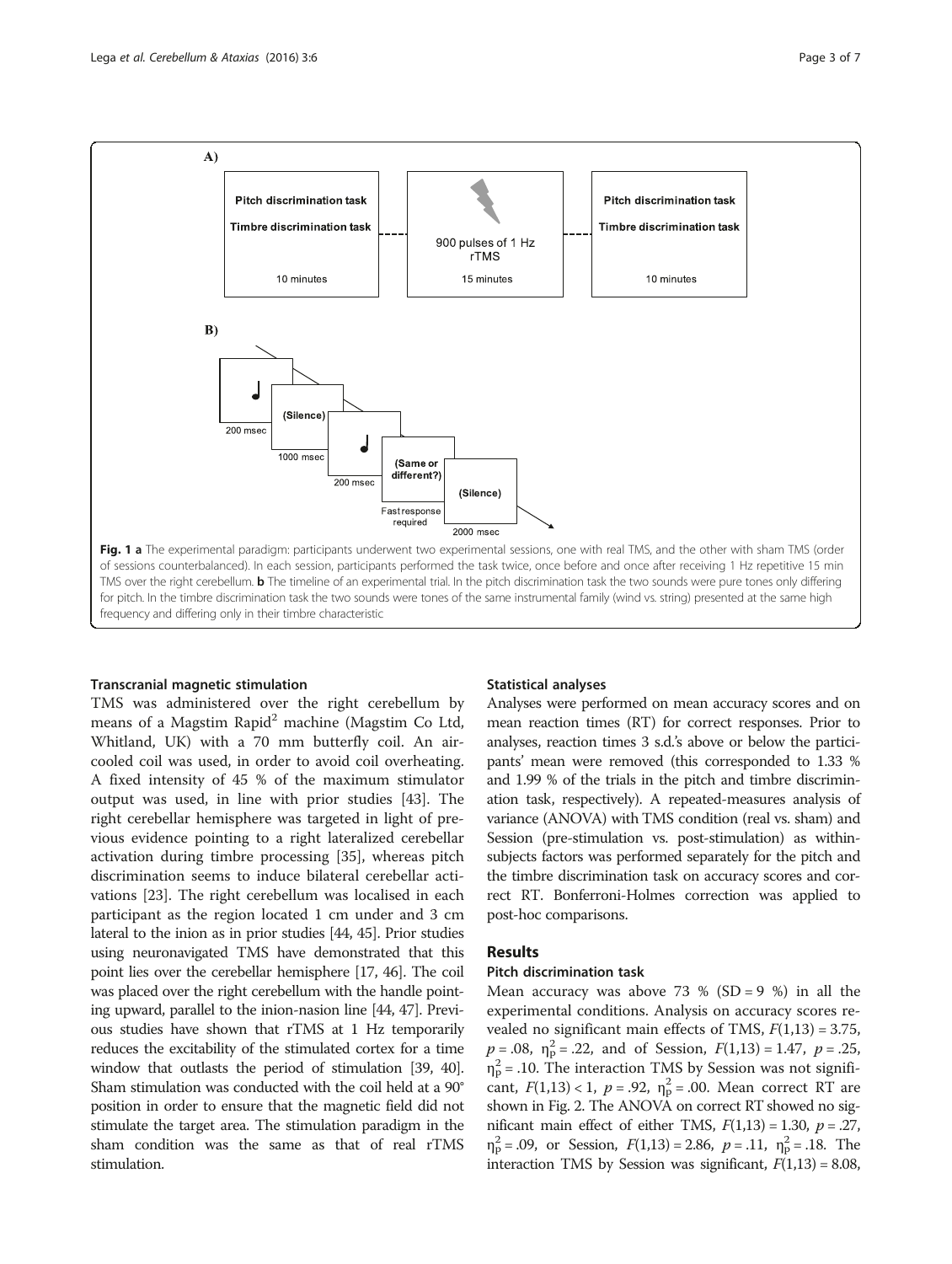<span id="page-3-0"></span>

 $p = .01$ ,  $\eta_{\rm p}^2 = .38$ . Post-hoc *t*-tests revealed that participants were significantly faster in responding in the post-sham stimulation session compared to the pre-sham stimulation session,  $t(13) = 3.52$ ,  $p = .016$ , reflecting learning effects. In turn, RT were comparable between pre-real and post-real stimulation sessions,  $t(13) = .63$ ,  $p = .54$ , suggesting that real TMS interfered with learning. Moreover, whilst RT were comparable in the sham and real pre-sessions,  $t(13) = 1.24$ ,  $p = .24$ , indicating a similar level of baseline performance, participants tended to be slower following real,  $t(13) = 2.31$ ,  $p = .09$  ( $p = .03$  uncorrected), than sham TMS.

#### Timbre discrimination task

Mean accuracy was above 82 % (SD = 9 %) in all the experimental conditions. The ANOVA on accuracy scores revealed no significant main effect of either TMS,  $F(1,13) = .50$ ,  $p = .49$ ,  $\eta_{\rm p}^2 = .04$ , or Session,  $F(1,13) = .16$ ,  $p = .22$ ,  $\eta_{\rm p}^2 = .12$ . The interaction TMS by Session was not significant,  $F(1,13) < 1$ ,  $p = .99$ ,  $\eta_p^2 = .00$ . Figure [3](#page-4-0) shows mean participants' correct RT. The ANOVA revealed a significant main effect of Session,  $F(1,13) = 4.95$ ,  $p = .04$ ,  $\eta_{\rm p}^2 = .28$ : participants were overall faster in the post-stimulation session (irrespective of stimulation being real or sham), reflecting learning effects. Neither the main effect of TMS,  $F(1,13) = .03$ ,  $p = .87$ ,  $\eta_{\rm p}^2 = .00$ , nor the interaction TMS by Session,  $F(1,13) = .57$ ,  $p = .46$ ,  $\eta_p^2 = .04$ , reached significance.

## **Discussion**

In this study we aimed to shed light on the possible causal role of the cerebellum in auditory processing, and in particular in pitch and timbre discrimination, in light of prior neuroimaging and patients' data suggesting a cerebellar involvement in processing of music and single sound features [\[31](#page-5-0)–[33,](#page-5-0) [48\]](#page-6-0). We found that interfering with cerebellar excitability via offline low frequency TMS significantly affected pitch discrimination, whereas it had no effect on timbre discrimination. In particular, in the pitch discrimination task real TMS counteracted learning effects that emerged in the other experimental conditions as faster responses in the post compared to the pre stimulation sessions.

Our findings are consistent with prior neuroimaging and neuropsychological evidence suggesting that the cerebellum is involved in perceptual tasks [\[8](#page-5-0), [49](#page-6-0), [50](#page-6-0)], possibly monitoring the incoming sensory events to optimize perception [[13,](#page-5-0) [51](#page-6-0)]. More specifically, our data add to previous studies that showed that discrimination of pitch and melody elicit activation of cerebellar regions [[26, 28, 33\]](#page-5-0), pointing to a causal role for the (right) cerebellum in processing pitch. Accordingly, resting state fMRI has shown functional connectivity between bilateral anterior cerebellum and the auditory cortex in the temporal lobes [[52\]](#page-6-0). In line with this, the cerebellum and the lateral anterior temporal lobe appeared to be bidirectionally interconnected during a rhyming judgment task [[53\]](#page-6-0). More in general, consistent evidence suggests that the cerebellum projects not only to motor, but also to somatosensory areas [[6\]](#page-5-0). Still, it is important to consider that the type of stimulation we used may have only affected posterior cerebellar regions, given the deep position of the cerebellum [[54\]](#page-6-0). Indeed, coil geometry seems to be an important factor in determining effective stimulation of deep cerebellar regions, with the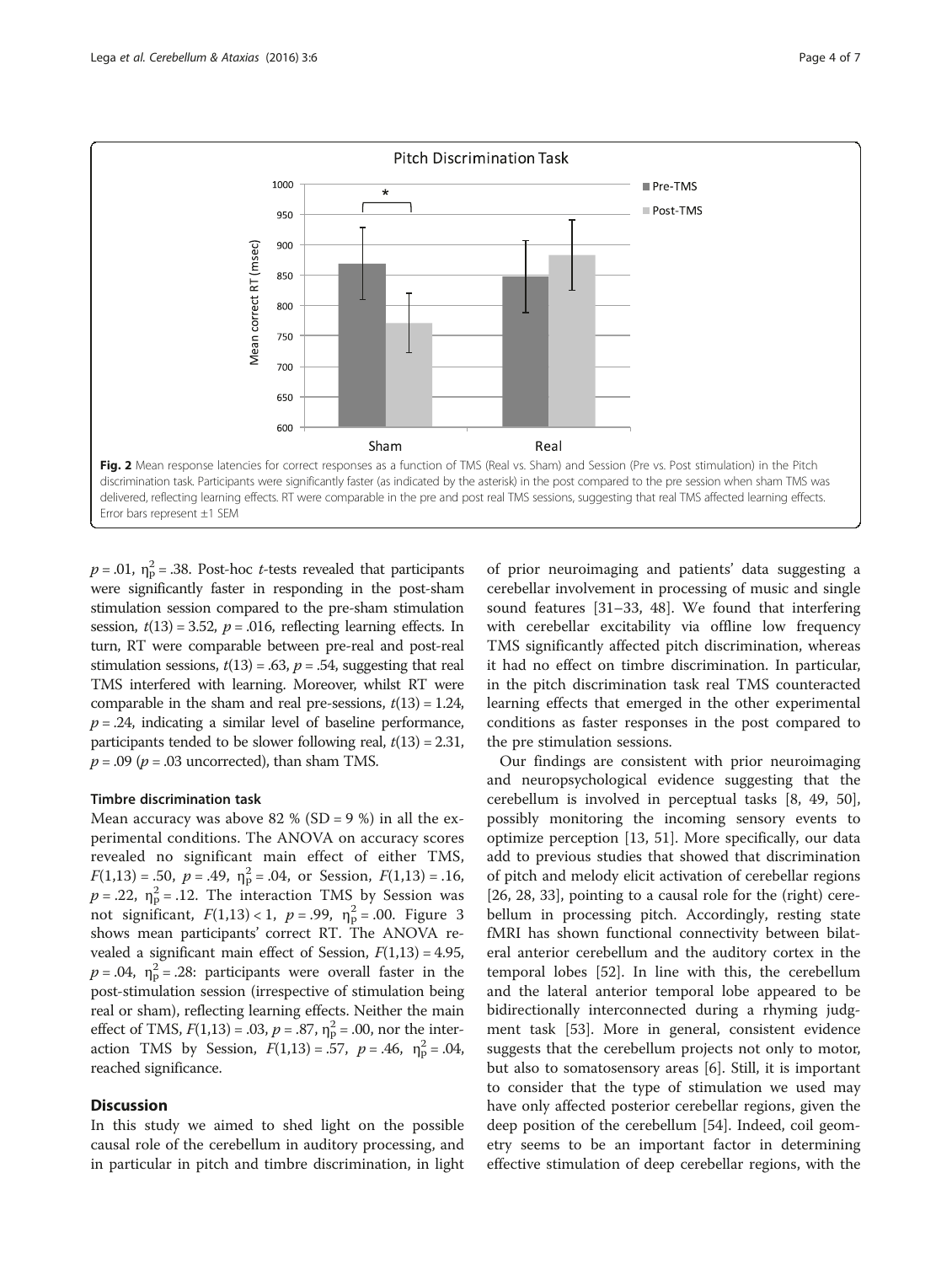<span id="page-4-0"></span>

figure of eight coil likely being suboptimal when targeting motor areas [[54\]](#page-6-0). Nonetheless, cerebellar stimulation parameters similar to ours significantly affected perceptual [\[16](#page-5-0)] and cognitive (for instance, linguistic) functions in prior studies (e.g. [[55, 56\]](#page-6-0)), suggesting that the stimulation we used was able to interfere with neural activity in the cerebellar-cortical network subtending discrimination of sound features.

Although prior neuroimaging evidence also suggested a possible role for the cerebellum in timbre processing [[34,](#page-5-0) [57](#page-6-0)], we did not find evidence for this in our study. On the one hand, the lack of TMS effect in the timbre discrimination task ensures that the effects we reported in the pitch discrimination task were not due to unspecific effects of TMS slowing down responses regardless of the specific task at play. On the other hand, it is possible that real TMS affects auditory discrimination task only when the task has a certain level of complexity. Performance accuracy was indeed overall higher in the timbre than in the pitch task. This is in line with prior literature showing that non-musicians are more sensitive in sound categorization to changes in timbre than to changes in pitch [\[58\]](#page-6-0). Interestingly, previous studies demonstrated a positive correlation between cerebellar activation and task difficulty [\[15](#page-5-0), [23](#page-5-0), [28](#page-5-0), [59\]](#page-6-0). Moreover, the right cerebellum may be more important than the left in difficult auditory discrimination [[57\]](#page-6-0).

In interpreting our data, it is also worth mentioning that pitch and timbre processing may have a different degree of lateralization in the brain. There is evidence for a right hemisphere dominance in the temporal lobes for musical timbre discrimination [[60, 61](#page-6-0)] related to a

right hemispheric specialization in processing spectral sound features, that are critical for discriminating timbre differences [[62](#page-6-0)–[64](#page-6-0)]. In line with these findings, the left cerebellum may be more important than the right in timbre processing (cerebral cortex fibers mainly projecting to the contralateral cerebellar cortex [[65\]](#page-6-0)). However, other studies in infants [\[66](#page-6-0)] and in adults [[35,](#page-5-0) [67](#page-6-0)] reported left hemispheric cerebral cortex engagement underlying perception of timbre change. Moreover, Reiterer and colleagues [[35\]](#page-5-0) showed a right cerebellar activation during timbre processing, speculating that pre-linguistic sound features (including timbre) may be represented by a complex network that connects Broca's area and the right cerebellum. In turn, previous neuroimaging studies mainly indicate bilateral cerebellar activation during pitch processing [\[23, 26](#page-5-0)–[28, 30](#page-5-0), [34](#page-5-0)], although some degree of lateralization may occur depending on task complexity [[29](#page-5-0), [57](#page-6-0), [68\]](#page-6-0). Evidences are thus not entirely consistent regarding lateralization of timbre and pitch processing. Future studies may address this issue by comparing the effect of left and right cerebellar stimulation on auditory discrimination.

## Conclusions

In sum, our findings show that the (right) cerebellum plays a causal role in pitch processing. Future research is needed to better clarify the role of cerebellum in other aspects of auditory processing, such as rhythm or complex melody recognition and discrimination. Moreover, level of expertise in determining the involvement of the cerebellum in auditory functions deserves consideration. In fact, prior studies showed greater engagement of the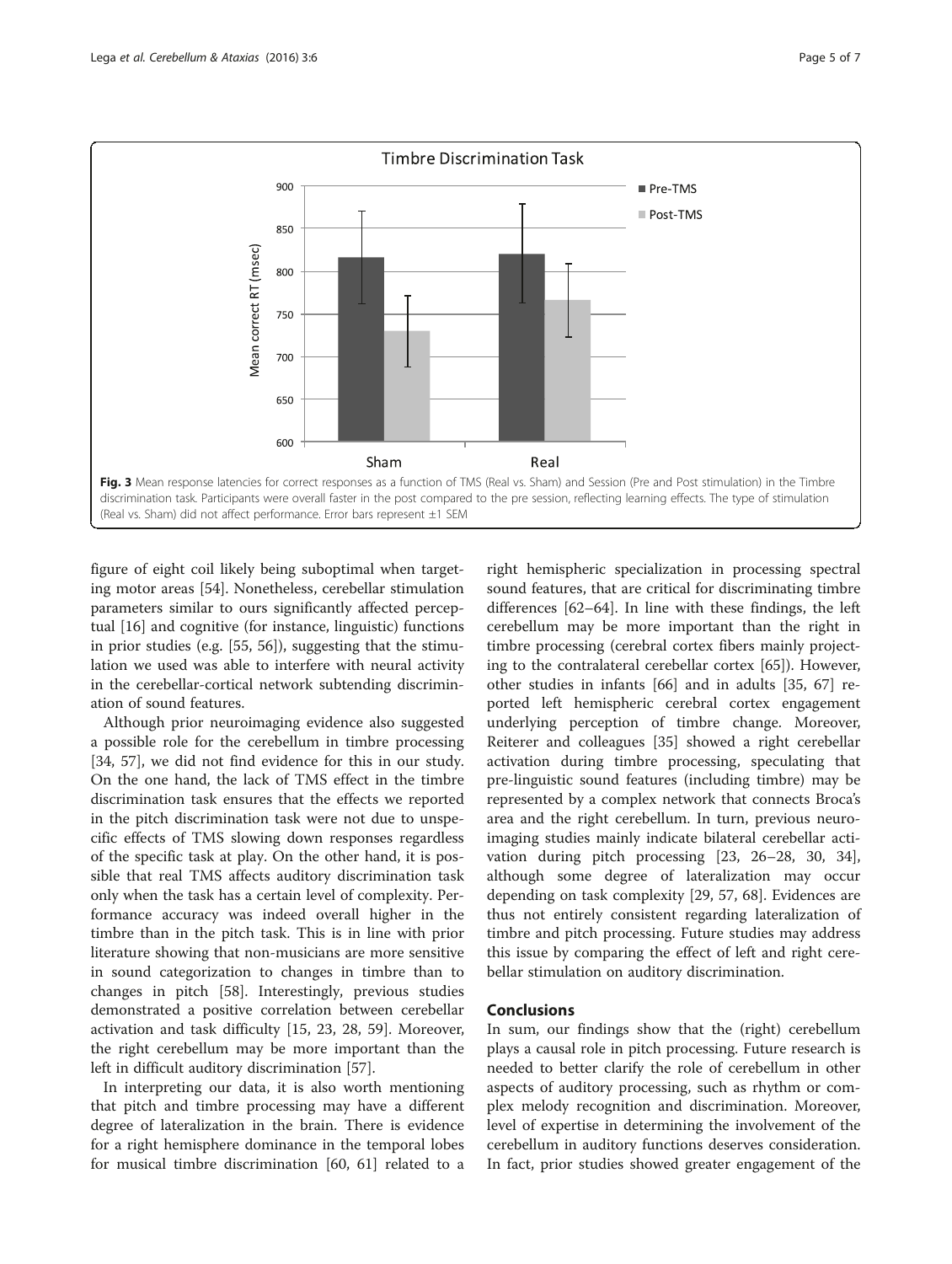<span id="page-5-0"></span>cerebellum in rhythm perception and synchronization in musicians compared to non-musicians [\[69, 70\]](#page-6-0). Musicians have been found to detect pitch changes and rhythmic irregularities faster and more accurately than non-musicians [[71](#page-6-0)–[73](#page-6-0)], an ability that may also depend on different cerebellar involvement. The relation between level of expertise and cerebellar involvement in perceptual functions is an important topic to which brain stimulation may significantly contribute. Finally, our results are important in a clinical perspective helping understanding the impact of cerebellar lesions on sensory and cognitive functions.

#### Competing interests

The authors declare that they have no competing interests.

#### Authors' contributions

CL carried out the TMS study, performed the statistical analyses and drafted the manuscript. ZC conceived of the study and drafted the manuscript. TV and ED participated in design of the experiment. All authors read and approved the final manuscript.

#### Acknowledgement

None of the authors declare to have any financial or non-financial competing interests.

#### Author details

<sup>1</sup>Department of Psychology, University of Milano-Bicocca, Milan, Italy. 2 Department of Brain and Behavioural Sciences, University of Pavia, Pavia, Italy. <sup>3</sup> Brain Connectivity Center, C. Mondino National Neurological Institute, Pavia, Italy.

#### Received: 3 November 2015 Accepted: 27 January 2016 Published online: 02 March 2016

#### References

- 1. Manto M, Bower JM, Conforto AB, Delgado-García JM, Da Guarda SNF, Gerwig M, et al. Consensus paper: Roles of the cerebellum in motor controlthe diversity of ideas on cerebellar involvement in movement. Cerebellum. 2012;11(2):457–87.
- 2. Shiffrin RM, Schneider W. Automatic and controlled processing revisited. Psychol Rev. 1984;91(2):269–76.
- Leiner HC, Leiner AL, Dow RS. Cognitive and language functions of the human cerebellum. Trends Neurosci. 1993;16(11):444–7.
- 4. Middleton F, Strick PL. Anatomical evidence for cerebellar and basal ganglia involvement in higher cognitive function. Science. 1994;266(5184):458–61.
- 5. Stoodley CJ. The cerebellum and cognition: evidence from functional imaging studies. Cerebellum. 2012;11(2):352–65.
- 6. D'Angelo E, Casali S. Seeking a unified framework for cerebellar function and dysfunction: from circuit operations to cognition. Front Neural Circuits. 2012;6:116.
- 7. Ackermann H. Cerebellar contributions to speech production and speech perception: psycholinguistic and neurobiological perspectives. Trends Neurosci. 2008;31(6):265–72.
- 8. Ben-Yehudah G, Guediche S, Fiez J. Cerebellar contributions to verbal working memory: beyond cognitive theory. Cerebellum. 2007;6(3):193–201.
- 9. Molinari M, Chiricozzi FR, Clausi S, Tedesco AM, De Lisa M, Leggio MG. Cerebellum and detection of sequences, from perception to cognition. Cerebellum. 2008;7(4):611–5.
- 10. Lee TM, Liu HL, Hung KN, Pu J, Ng YB, Mak AK, et al. The cerebellum's involvement in the judgment of spatial orientation: a functional magnetic resonance imaging study. Neuropsychologia. 2005;43(13):1870–7.
- 11. Miall RC. Sequences of sensory predictions. Behav Brain Sci. 1997;20(2):258.
- 12. Blakemore SJ, Frith CD, Wolpert DM. The cerebellum is involved in predicting the sensory consequences of action. Neuroreport. 2001;12(9): 1879–84.
- 13. Roth MJ, Synofzik M, Lindner A. The Cerebellum Optimizes Perceptual Predictions about External Sensory Events. Curr Biol. 2013;23(10):1–6.
- 14. Ivry RB, Diener HC. Impaired Velocity Perception in Patients with Lesions of the Cerebellum. J Cogn Neurosci. 1991;3(4):355–66.
- 15. Baumann O, Mattingley JB. Scaling of neural responses to visual and auditory motion in the human cerebellum. J Neurosci. 2010;30(12):4489–95.
- 16. Cattaneo Z, Renzi C, Casali S, Silvanto J, Vecchi T, Papagno C, et al. Cerebellar vermis plays a causal role in visual motion discrimination. Cortex. 2014;58:272–80.
- 17. Renzi C, Vecchi T, D'Angelo E, Silvanto J, Cattaneo Z. Phosphene induction by cerebellar transcranial magnetic stimulation. Clin Neurophysiol. 2014; 125(10):1–2.
- 18. Grube M, Lee K-H, Griffiths TD, Barker AT, Woodruff PW. Transcranial magnetic theta-burst stimulation of the human cerebellum distinguishes absolute, duration-based from relative, beat-based perception of subsecond time intervals. Front Psychol. 2010;1:171.
- 19. Kawashima R, Okuda J, Umetsu A, Sugiura M, Inoue K, Suzuki K, et al. Human cerebellum plays an important role in memory-timed finger movement: an fMRI study. J Neurophysiol. 2000;83:1079–87.
- 20. Lutz K, Specht K, Shah NJ, Jäncke L. Tapping movements according to regular and irregular visual timing signals investigated with fMRI. Neuroreport. 2000;11(6):1301–6.
- 21. Teki S, Grube M, Kumar S, Griffiths TD. Distinct neural substrates of durationbased and beat-based auditory timing. J Neurosci. 2011;31(10):3805–12.
- 22. Brown S, Martinez MJ, Parsons LM. Passive music listening spontaneously engages limbic and paralimbic systems. Neuroreport. 2004;15(13):2033–7.
- 23. Petacchi A, Kaernbach C, Ratnam R, Bower JM. Increased activation of the human cerebellum during pitch discrimination: A positron emission tomography (PET) study. Hear Res. 2011;282(1–2):35–48.
- 24. Callan DE, Tsytsarev V, Hanakawa T, Callan AM, Katsuhara M, Fukuyama H, et al. Song and speech: Brain regions involved with perception and covert production. Neuroimage. 2006;31(3):1327–42.
- 25. Callan D, Kawato M, Parsons L, Turner R. Speech and song: The role of the cerebellum. The Cerebellum. 2007;6:321–7.
- 26. Griffiths TD, Johnsrude I, Dean JL, Green GG. A common neural substrate for the analysis of pitch and duration pattern in segmented sound? Neuroreport. 1999;10(18):3825–30.
- 27. Parsons LM. Exploring the functional neuroanatomy of music performance, perception, and comprehension. Ann N Y Acad Sci. 2001;930:211–31.
- 28. Gaab N, Gaser C, Zaehle T, Jancke L, Schlaug G. Functional anatomy of pitch memory - An fMRI study with sparse temporal sampling. Neuroimage. 2003; 19(4):1417–26.
- 29. Belin P, McAdams S, Thivard L, Smith B, Savel S, Zilbovicius M, et al. The neuroanatomical substrate of sound duration discrimination. Neuropsychologia. 2002;40(12):1956–64.
- 30. Petacchi A, Laird AR, Fox PT, Bower JM. Cerebellum and auditory function: an ALE meta-analysis of functional neuroimaging studies. Hum Brain Mapp. 2005;25(1):118–28.
- 31. Tölgyesi B, Evers S. The impact of cerebellar disorders on musical ability. J Neurol Sci. 2014;343(1–2):76–81.
- 32. Ivry RB, Keele SW. Timing Functions of The Cerebellum. J Cogn Neurosci. 1989;1(2):136–52.
- 33. Parsons LM, Petacchi A, Schmahmann JD, Bower JM. Pitch discrimination in cerebellar patients: evidence for a sensory deficit. Brain Res. 2009;1303:84–96.
- 34. Alluri V, Toiviainen P, Jääskeläinen IP, Glerean E, Sams M, Brattico E. Largescale brain networks emerge from dynamic processing of musical timbre, key and rhythm. Neuroimage. 2012;59(4):3677–89.
- 35. Reiterer S, Erb M, Grodd W, Wildgruber D. Cerebral Processing of Timbre and Loudness: fMRI Evidence for a Contribution of Broca's Area to Basic Auditory Discrimination. Brain Imaging Behav. 2007;2(1):1–10.
- 36. Halpern AR, Zatorre RJ, Bouffard M, Johnson JA. Behavioral and neural correlates of perceived and imagined musical timbre. Neuropsychologia. 2004;42(9):1281–92.
- 37. Parkin BL, Ekhtiari H, Walsh VF. Non-invasive Human Brain Stimulation in Cognitive Neuroscience: A Primer. Neuron. 2015;87(5):932–45.
- 38. Walsh V, Pascual-Leone A, Kosslyn S. Transcranial magnetic stimulation: A neurochronometrics of mind. Cambridge, MA: MIT Press; 2003. p. 84–8.
- 39. Chen R, Classen J, Gerloff C, Celnik P, Wassermann EM, Hallett M, et al. Depression of motor cortex excitability by low-frequency transcranial magnetic stimulation. Neurology. 1997;48(5):1398–403.
- 40. Oliveri M, Koch G, Torriero S, Caltagirone C. Increased facilitation of the primary motor cortex following 1 Hz repetitive transcranial magnetic stimulation of the contralateral cerebellum in normal humans. Neurosci Lett. 2005;376(3):188–93.